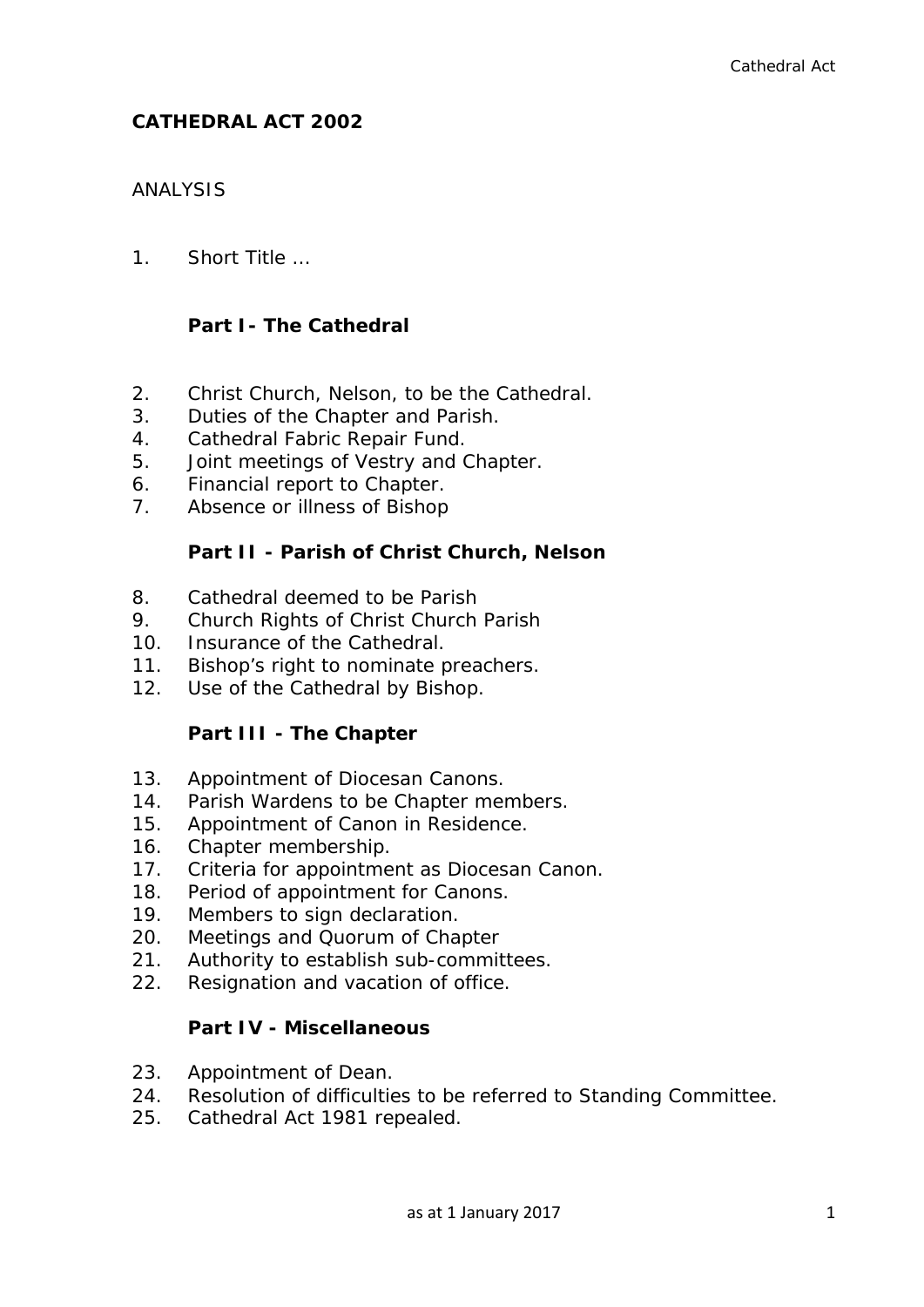# AN ACT TO PROVIDE FOR THE CONSTITUTION OF A CATHEDRAL CHAPTER AND OTHER MATTERS INCIDENTAL TO A CATHEDRAL.

BE IT ENACTED by the Bishop, Clergy and Laity of the Diocese of Nelson, in Synod assembled and by the authority of the same as follows:-

#### PART 1

THE CATHEDRAL

- 1. The short title of this Act shall be "the Cathedral Act 2002".
- 2. The Bishop having placed his/her chair in the Church of the Parish of Christ Church, Nelson, such Church is and shall be designated the Cathedral of Christ Church, Nelson.
- 2006 3. (1) The Chapter of the Cathedral (hereinafter called "The Chapter") shall:

(a) promote and encourage the use of the Cathedral for such local, Diocesan, ecumenical and missionary functions as may be approved by the Bishop and the Dean (or by the Vicar of the Parish of Christ Church, if s/he be not the Dean)

(b) work with the Parish of Christ Church to ensure the repair, maintenance and enhancement of the Cathedral in accordance with sub-section (2), (3) of this section, and section 4 of this Act.

(2) The Parish of Christ Church shall be responsible for the painting of such parts of the Cathedral as require painting and for the maintenance of all gutterings and downpipes and all drains clear from obstruction. The said Parish shall also be responsible for the maintenance of the organ and all other furniture and furnishings of the Cathedral including the seating therein.

PROVIDED that no substantial alteration in the seating or furnishing of the Cathedral shall be made without the consent of the Chapter.

(3) Except as provided in sub-section (2) hereof the Chapter shall be responsible for the maintenance of the fabric of the Cathedral.

4. The Nelson Diocesan Trust Board Incorporated (hereinafter called "The Trustee") shall be the Trustee of the Cathedral Fabric Repair Fund which fund both as to capital and to income shall be at all times at the disposal of the Chapter for the purpose of maintaining the Cathedral in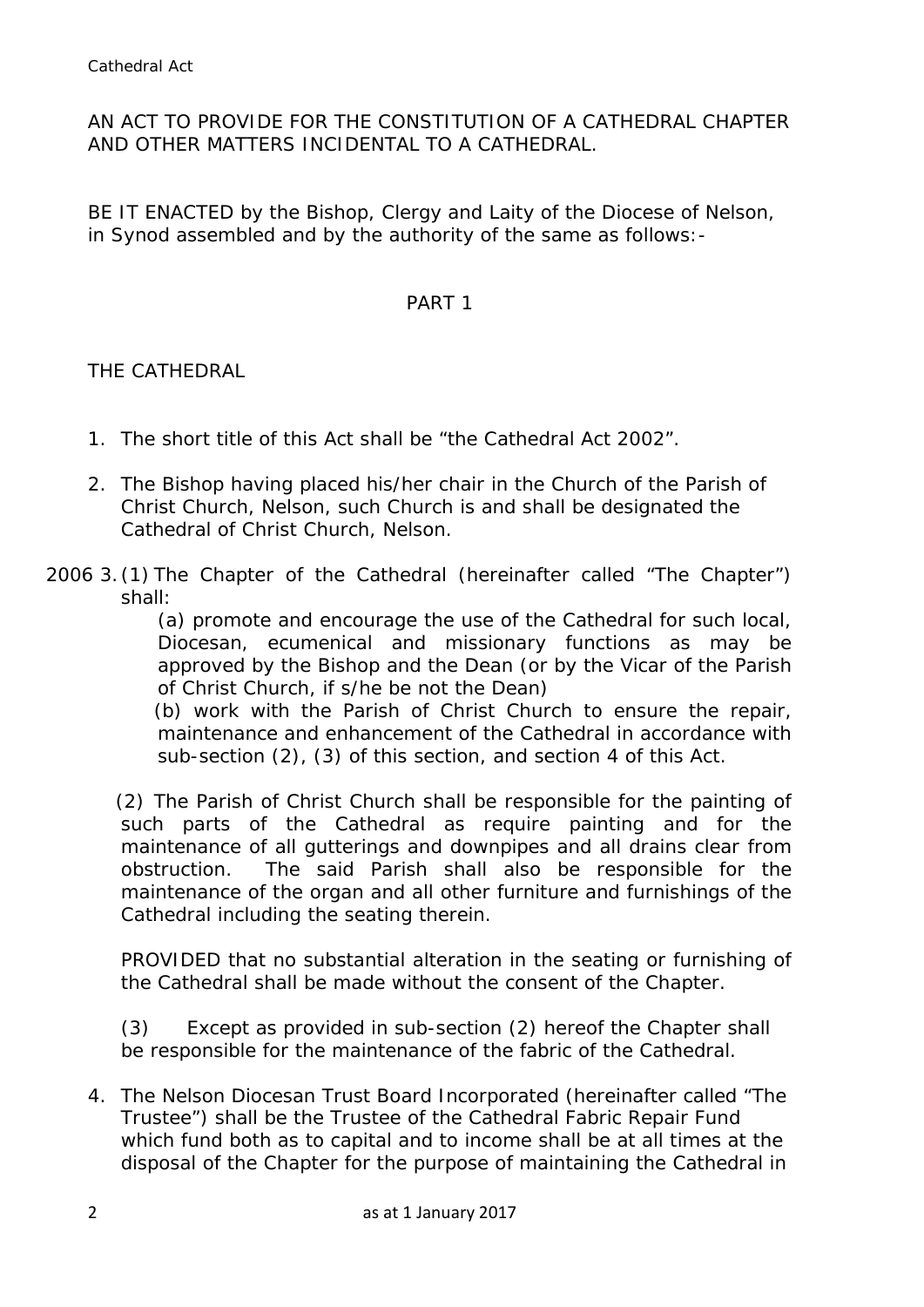a proper state of repair and for such other purpose as the Chapter shall from time to time direct.

- 5. It shall be appropriate for the Vestry of the Parish of Christ Church or for the Chapter to request a joint meeting of both bodies for the purpose of each body discharging their responsibilities in respect of Section 3 of this Act in a coherent and timely manner.
- 6. Following its Annual General Meeting the Parish of Christ Church shall supply to the Chapter a copy of its financial report to that meeting.
- 7. In the event of the Bishop being absent from the Diocese or when she/he shall be prevented by illness or other serious cause from acting personally all the functions and duties prescribed in this Act to be discharged by the Bishop shall be discharged by the Vicar-General or by a Commissary specially authorised by the Bishop and in the event of the Diocese being vacant by the Commissary of the Primate.

# PART II

THE PARISH OF CHRIST CHURCH, NELSON

8. The Cathedral shall be deemed to be the church of Christ Church, Nelson.

- 9. Nothing in the Act shall affect the rights of the parishioners to elect Churchwardens and Vestry member for the management of their parochial affairs or the rights of nomination to Synod.
- 10.The Parish of Christ Church, Nelson, shall insure the Cathedral in the name of the Trustee for the functional replacement value. The Parish is not required to insure the Cathedral at full replacement value.
- 11. The Bishop shall have the right of nominating special preachers at not more than fifteen services of any year of which not more than four shall fall on consecutive Sundays, provided that the Vicar could expect, where possible, not less than one month's notice of such nomination.
- 12.The use of the Cathedral and organ shall be at the disposal of the Bishop for special extra-parochial services under the entire arrangement of the Bishop.

PROVIDED that such services do not unnecessarily interfere with the regular parochial services of the Parish nor that the Parish be liable for any expense.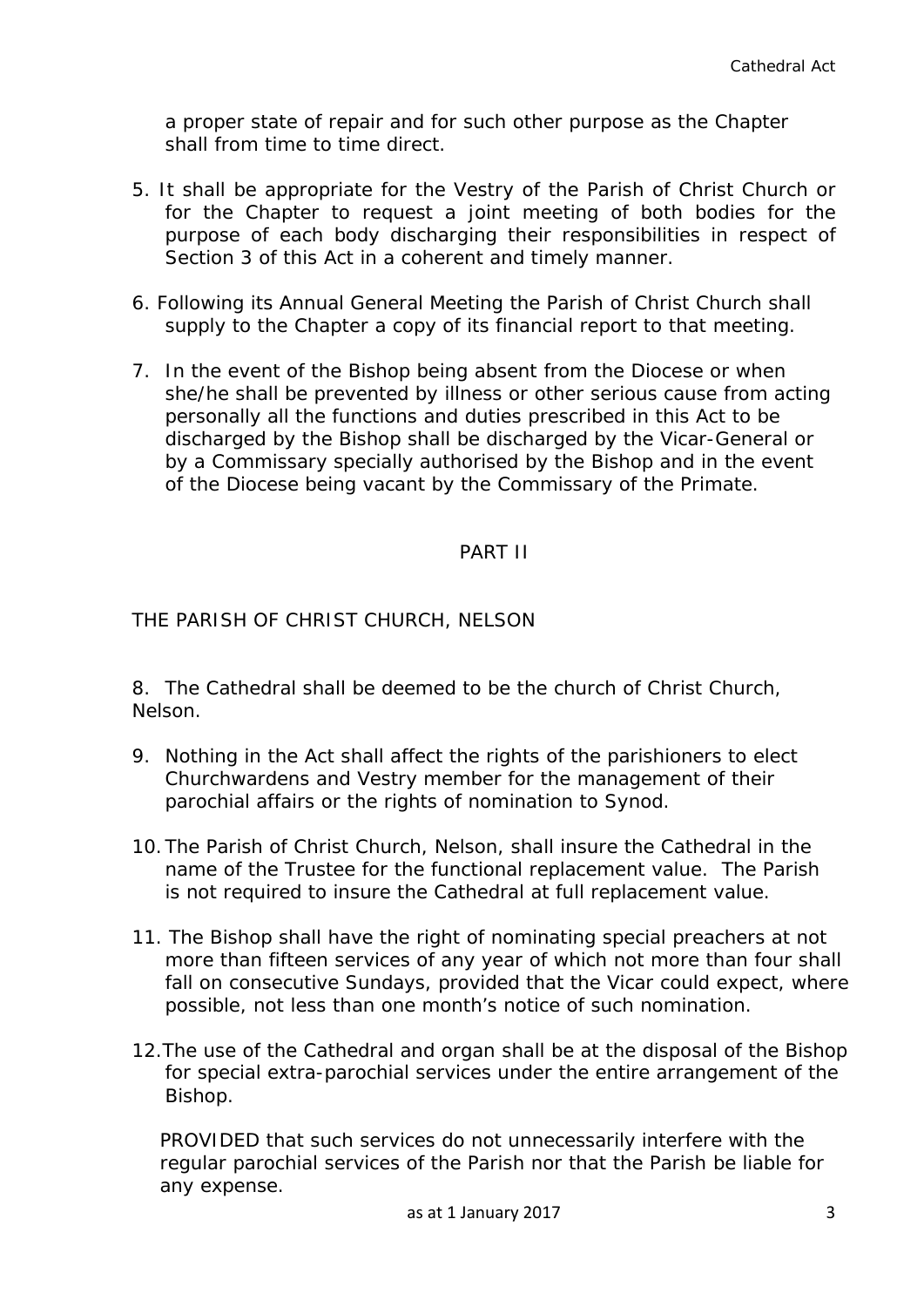PROVIDED also that at the Consecration and Installation of a Bishop the Commissary shall have control of all arrangements.

# PART III

# THE CHAPTER

- 2006 13. Up to four Clerical and four Lay Canons may be appointed by the Bishop in consultation with the Dean for the purposes of supporting, promoting and encouraging the ministry and mission of the Cathedral in and to the Diocese as a whole and to the whole community in seeking to foster good relationships to the same and of ensuring the repair, maintenance and enhancement of the Cathedral.
	- 14.The Cathedral Churchwardens (or alternates nominated by the Cathedral Vestry) shall be ex-officio members of the Chapter with full voting rights, and for their period of office on the Chapter shall be entitled to the style Lay Canon.
	- 15.The Bishop, on the nomination of the Dean and Churchwardens of the Cathedral Vestry, may appoint any full time priest [of not less than five years standing] on the Cathedral staff as Canon in Residence, the said Canon shall be entitled to a seat on the Chapter without voting rights. The said priest shall not continue as a Canon or as a member of the Chapter on departure from the Cathedral Ministry team.
	- 16.The Chapter shall comprise the Bishop, the Dean, the Vicar General, the Chancellor and the Canons.
	- 17.The Diocesan Canons shall be people who are actively involved in the life and ministry of the Church and widely respected in the Diocese and who have the commitment and ability to help the Cathedral Chapter fulfill the purposes set out in this statute.
	- 18.Each Diocesan Canon appointed shall be for a period of four years, and any appointee may from time to time be re-appointed for a further term.

Provided that at the expiration of their term they remain in office, unless Section 20 applies, until such time as their successor is appointed.

19.Before taking up office each appointee shall make the Declaration required by Section 15 Part C of the Constitution of the Church and indicate agreement with the Diocesan Vision statement as adopted from time to time by the Diocesan Synod.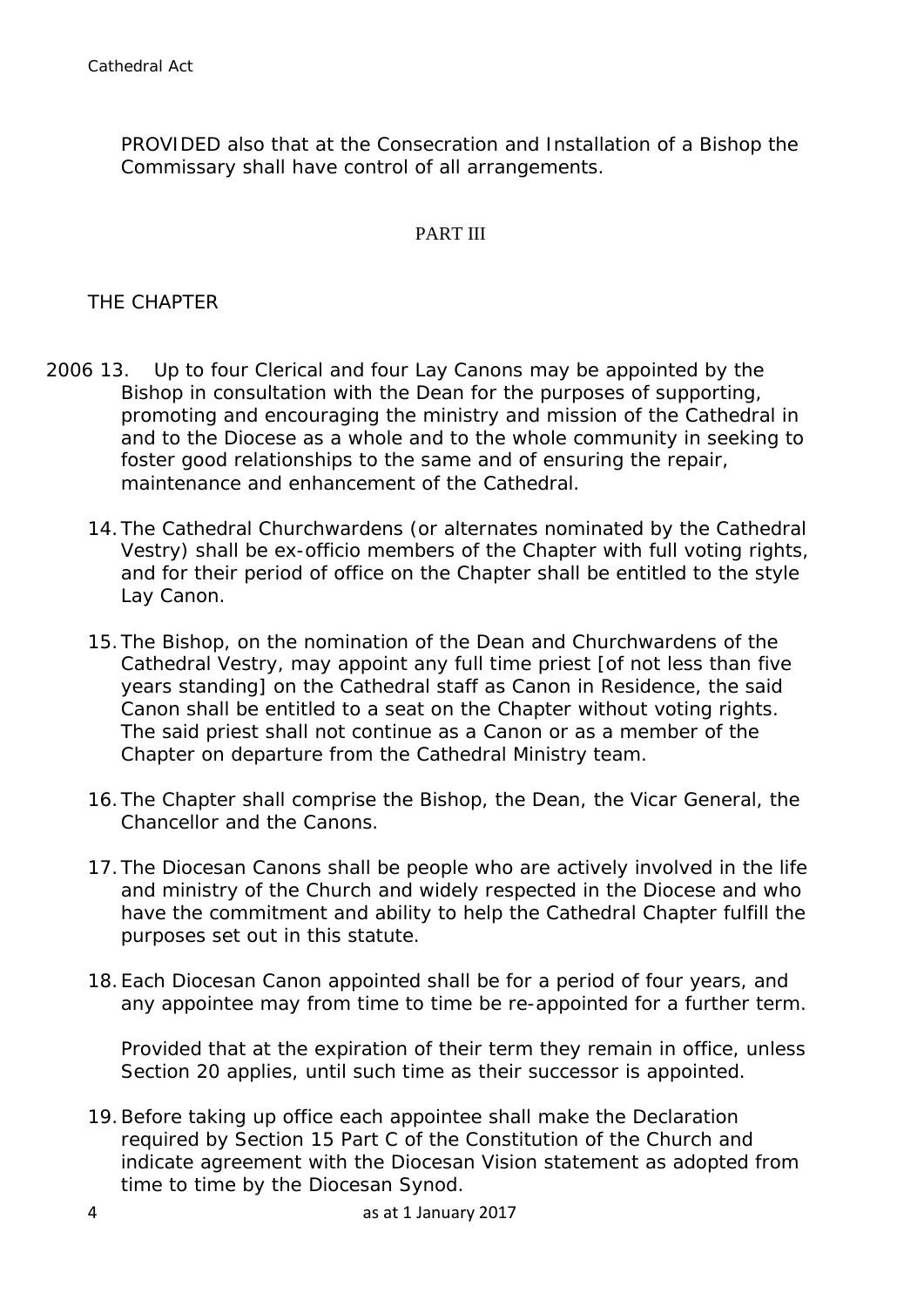- 2006 20.The Chapter shall meet at least twice annually but may meet more often in order to fulfill its purposes. Meetings may be chaired by the Bishop (and in his absence by the Dean) or the Bishop may ask the Chapter to elect a Chair and a Deputy Chair for a specified period. The quorum shall be eight of whom four shall be Diocesan Canons.
	- 21.The Chapter may establish sub-committees to oversee its work between full Chapter meetings. Appointees to the sub-committees need not necessarily be members of the Chapter. The Chapter may determine the rules for the ordering of these committees.
	- 22.A Clerical Canon shall be deemed to have vacated office on appointment as Bishop, Dean or Archdeacon; or moves from the Diocese or resigns in writing to the Bishop, or ceases to hold the Bishop's Licence, or ceases to be a worshipping member of an Anglican congregation. In the case of a Lay Canon they shall be deemed to have vacated office on the ordination to the Diaconate and/or priesthood; or moved from the Diocese or have resigned in writing to the Bishop, or cease to be a worshipping member of an Anglican congregation.

# PART IV

# MISCELLANEOUS

2006 23. (a) The Bishop may appoint a Dean [who may or may not be the Vicar of the Christ Church Parish, Nelson] who shall hold office at the pleasure of the Bishop

> (b) If in the opinion of the Bishop the Dean for any reason is unable to wholly or partially undertake the duties of the Dean, the Bishop may appoint an Acting Dean on such terms and conditions as she/he thinks fit.

> (c) That upon the office of Dean becoming vacant the functions of the Dean shall be performed by The Bishop (or an appointee of the Bishop) until such time as at his/her discretion he/she shall appoint a Dean

> (d) The Bishop shall consult the Chapter before appointing or terminating an appointment of a Dean or Acting Dean.

(e) In the event of an appointment of a Dean who is not Vicar of Christ Church Parish, the Bishop shall consult with the vestry before making the appointment.